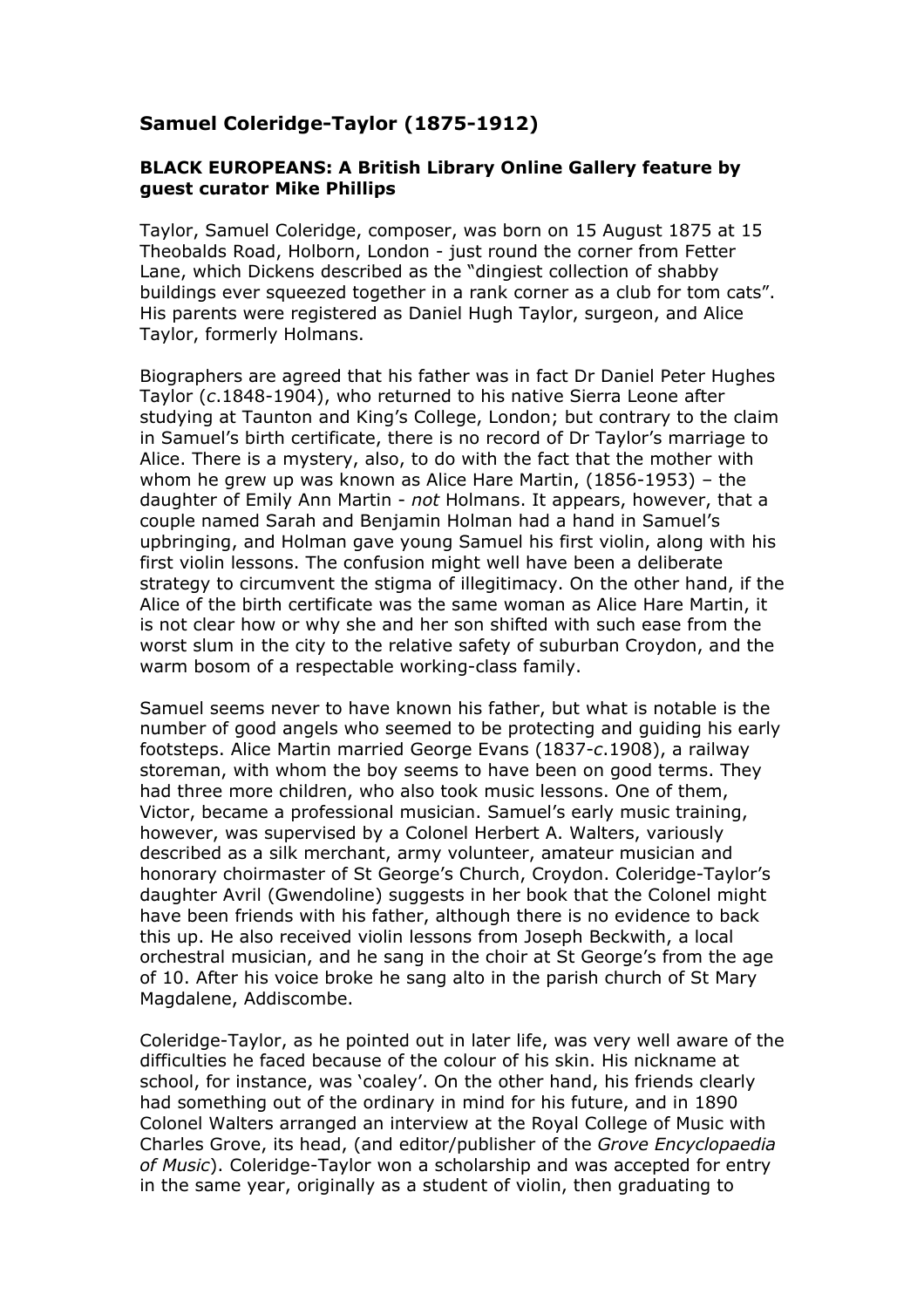studying composition with Sir Charles Villiers Stanford, the composer and one of the moving spirits behind the renaissance of English music in the late 19<sup>th</sup> century. At a stroke Coleridge-Taylor had levitated into the most influential musical environment within reach, and acquired patrons who could help make his career.

The Royal College of Music was an arena where Coleridge-Taylor encountered some of the brightest talents of his time. Although his first significant concert took place in Croydon (9 October 1893), most of his early concerts were at the RCM or involved RCM students. At a concert in March 1896, Avril reports, the composer Gustav Holst (*The Planets*) was playing the trombone while another great composer, Ralph Vaughan Williams, played the triangle. Even before Coleridge-Taylor's work was being publicly performed, August Jaeger, an editor at Novello & Co, had been tipped off, and Novello's published the first of a series of Coleridge-Taylor's anthems, starting an association which was to last the whole of the composer's life. By coincidence, Vincent Novello, founder of the firm, had been taught by George Polgreen Bridgetower, the black violinist in the Regency period.

Coleridge-Taylor also won the Lesley Alexander composition prize two years running (1895 and 1896), and he met his best friend at the time, William Hurlstone, who died early in 1906, and who was a major influence on his taste. In the circles which mattered most to him at the time, Coleridge-Taylor's work and prospects were clearly being warmly nurtured. There is a typical and well-established story of his time at the RCM when Stanford, overhearing another student deliver a racial insult, rounded on the culprit and told him that Coleridge-Taylor had "more music in his little finger" than the other student had in "his whole body". All the evidence, therefore, contradicts the idea that his career was a simple one of struggle against racism.

In 1896 the African-American poet and novelist Paul Laurence Dunbar (1872-1906) visited London. His meeting with Coleridge-Taylor began a series of collaborations between the two. In some ways the partnership was logical, given Coleridge-Taylor's later interest in African America, and the 'crossover' reputation of Dunbar's genial but shallow verse. On the other hand, Coleridge-Taylor's frequent use of the label 'African' is deceptive. The songs *Seven African Romances* (1897) which opened the collaboration are light and tuneful, with hardly a dash of exoticism. *Dream Lovers* ("an Operatic Romance by Paul Laurence Dunbar and S. Coleridge-Taylor", 1898) is the story of a Moroccan prince and his friend finding true happiness with two sisters. Perhaps (and there are several clues to suggest this) Coleridge-Taylor's true *metier* might have been musical theatre, but he left the RCM as a highly esteemed and promising young composer.

Two years later (December 30 1899) he married Jessie Sarah Fleetwood Walmisley (1869–1962), who had been a fellow student at the RCM. They had a son, Hiawatha (1900–1980), and a daughter, Gwendolen, later Avril (1903–1998), who were both to have musical careers.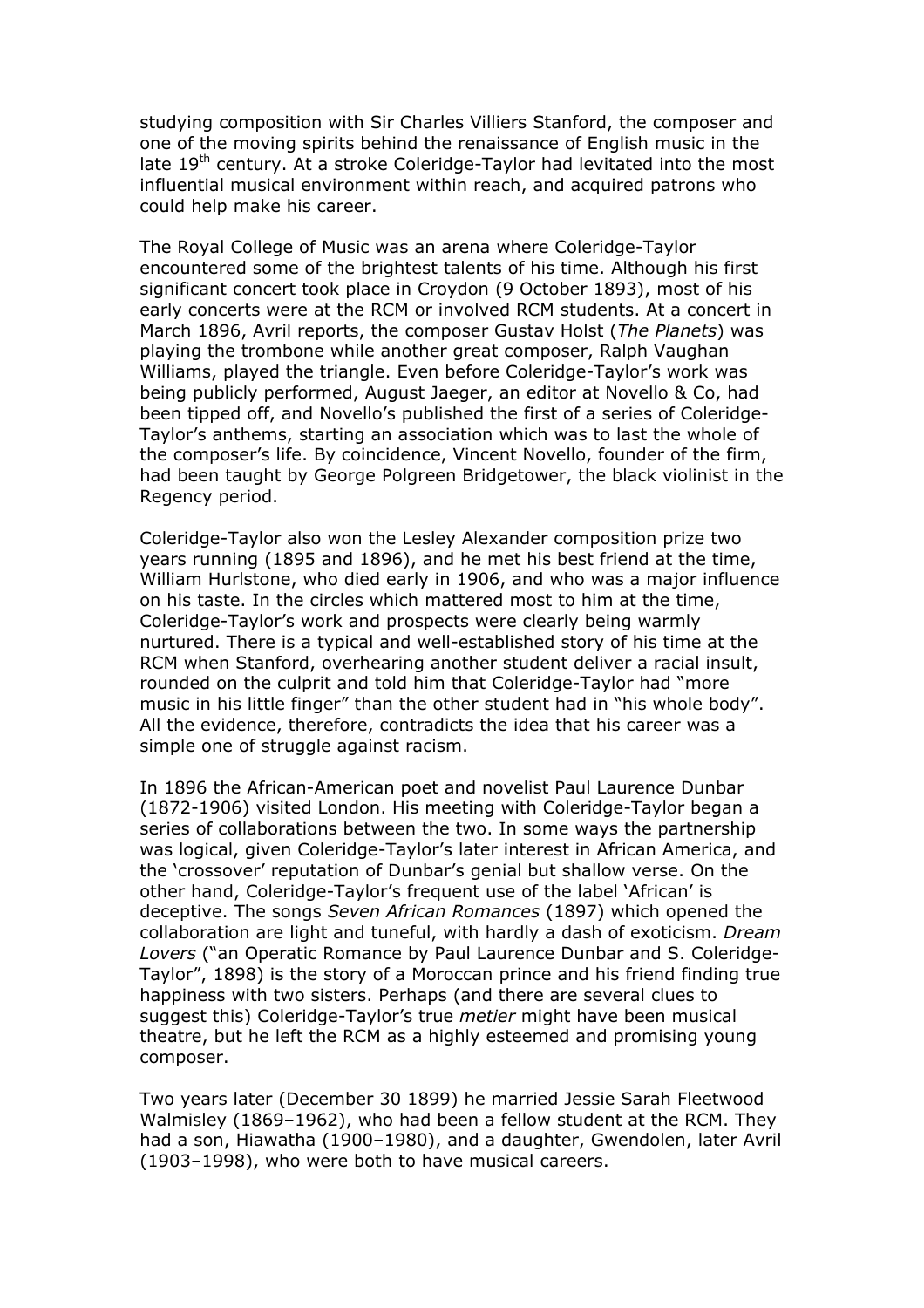Far from labouring in the salt mines Coleridge-Taylor's talents were recognised and rewarded almost immediately. As seemed to be the case throughout most of his early career his path was smoothed by the agency of influential friends. His first major commission came via the composer Edward Elgar, who already knew about him from Jaeger. Elgar was offered a commission by the Three Choirs Festival, and finding himself unable to accept, recommended Coleridge-Taylor in his place. *"He still wants recognition & is far away the cleverest fellow going amongst the young men."* (Source: Avril Coleridge-Taylor). The Three Choirs Festival, which dates from the  $18<sup>th</sup>$  century, brings together choirs from Gloucester, Hereford and Worcester, rotating between these cathedral cities. More than 10 years later Ralph Vaughan Williams premiered *Fantasia on a Theme of Thomas Tallis* at the Festival. In September 1898 it was the turn of Coleridge-Taylor's *Ballade in A Minor*. A melodic piece, with echoes of the great European Romantics, Tchaikovsky and Dvorak, *Ballade* was immediately successful.

*Hiawatha's Wedding Feast* (from the poem by Henry Longfellow, 1898) was the medium on which Coleridge-Taylor soared to the top of the tree. The poem was already very popular in England, but had not yet been exploited by any well-known composer; Coleridge-Taylor was already a star in waiting. Novello's published the score in advance of the performance, and various luminaries committed themselves to attend. Sir Arthur Sullivan, although not far from death, insisted on turning up. Avril Coleridge-Taylor quotes him as saying – *"I'm always an ill man now, my boy, but I'm coming to hear your music to-night even if I have to be carried."*

*Hiawatha* was a breath of fresh air in a choral repertoire which was intensely serious or religious, its light and airy tunefulness married to a straightforward development of the melody. At a popular level it was secular fun, its exoticism was superficial and familiar, a matter of feathers and skins and colourful names, but it was at the same time a big, lovely orchestral sound buoying up the excitement of a massed bank of voices singing a melody which flowed more or less continuously. In a time when amateur choirs and sheet music were a fundamental part of popular culture, *Hiawatha's Wedding Feast* was a score to enjoy. Its success made a sequel inevitable, and Coleridge-Taylor soon produced *The Death of Minnehaha* (October 1899) and *Hiawatha's Departure* (March 1900). The three pieces became the platform on which Coleridge-Taylor's musical reputation was founded. The sequels, however, came under fire from Coleridge-Taylor's former champions, Jaeger and Elgar, and his reputation never again reached the heights he achieved with *Hiawatha's Wedding Feast*.

The music which followed Hiawatha was seen as failure, including the *Scenes from an Everyday Romance* suite (1900), and the concert overture *Toussaint L'Ouverture* (1901). In 1903 the Three Choirs Festival commissioned another choral work, *The Atonement*, which was apparently too self-consciously religious and operatic to satisfy the public, which would continue to love *Hiawatha's Wedding*. Coleridge-Taylor had famously sold the rights to *Hiawatha* for a flat fee of £25 15s, although he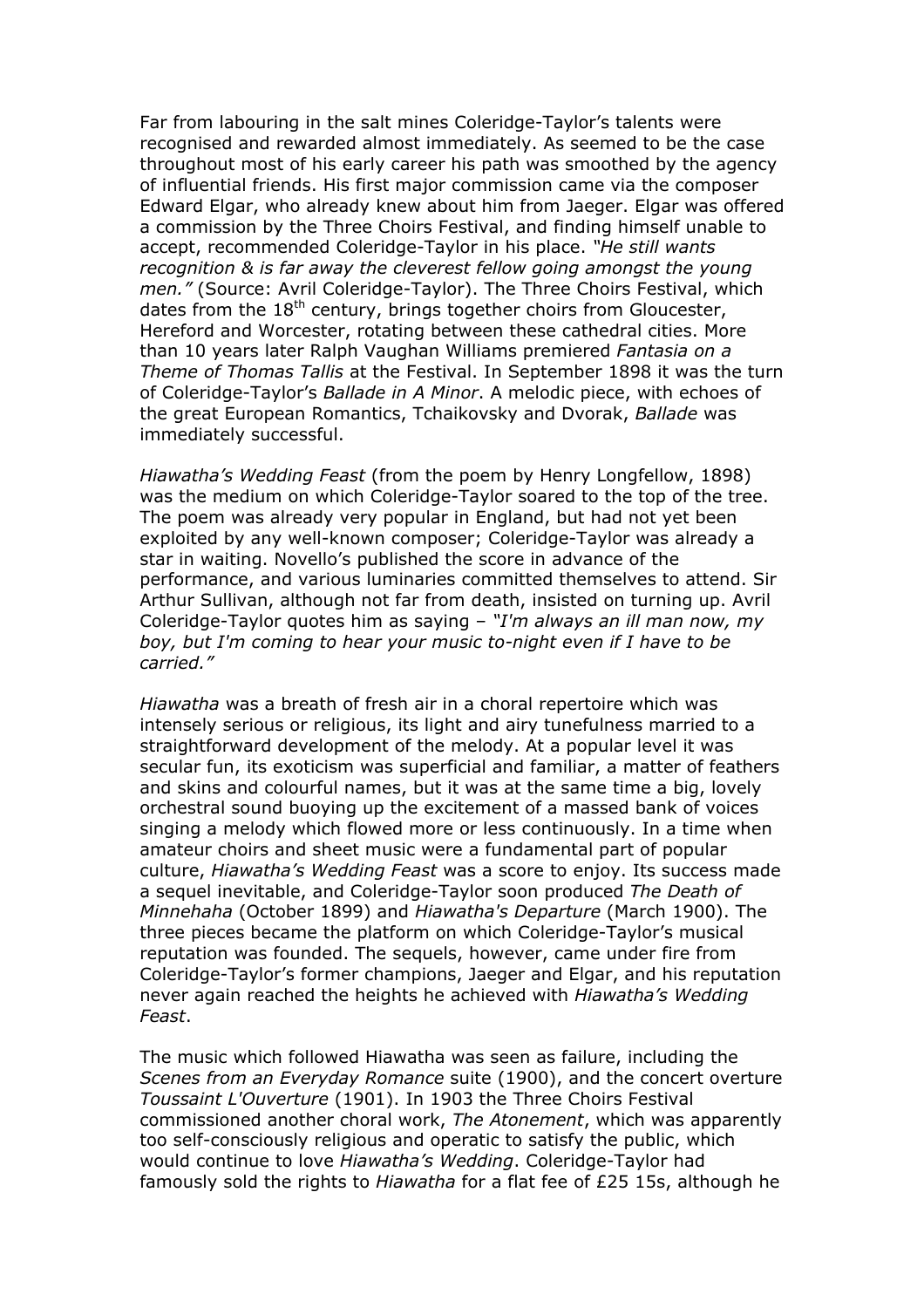received £250 for the two sequels, more than twice his annual income at the time of his death. After the arrival of his son, Hiawatha, he had a family to support and he needed to continue working. Although he continued to compose he now took on a variety of other jobs. From 1898 to 1903, Coleridge-Taylor was chief conductor of the Croydon Symphony Orchestra. After the collapse of the CSO he supported two more seasons of "Coleridge-Taylor Orchestral Concerts", using his own money and several of his former musicians. Later on, this became the "String Players' Club" (1906), with Coleridge-Taylor as honorary leader.

From 1901 to 1904, Coleridge-Taylor was resident conductor to the Westmoreland Festival, and the Rochester Choral Society (1902–1907). In 1904, he became chief conductor to the Handel Society concerts, a post he held until his death. At the same time he served as guest conductor for various performances of *Hiawatha's Wedding Feast.* By 1904, it had been performed 200 times in England.

During this period Coleridge-Taylor was also lecturing in Croydon. Later he joined Trinity College of Music (1903) and Crystal Palace School of Art and Music (1905) as professor of composition. In 1910 he taught as professor of composition at the Guildhall School of Music. In between jobs he acted as adjudicator at various festivals and competitions, making his first appearance in the role at the National Eisteddfod of Wales in 1900.

Coleridge-Taylor was a frequent collaborator of the actor-manager, Herbert Beerbohm Tree at His Majesty's Theatre. He is listed in the credits of several productions by Beerbohm Tree: *Ulysses* (1900), *Herod* (1902), *Nero* (1906 – with an entire programme of music), *Faust* (1908), and *Othello* (1912). He also wrote other choral works, (*A Tale of Old Japan*, 1911, is probably the best known), as well as pieces for strings and for piano, orchestral works, and an unpublished grand opera (*Thelma*, 1907- 09).

It would not have been surprising if Coleridge-Taylor's private and domestic life suffered under the pressure of work, but there is plenty of evidence for the value he placed on his family life. The composer Havergal Brian leaves a charming glimpse of the couple (Coleridge-Taylor and his wife) when he bumped into them in Hanley - "A young Negro, bright and alert, passed by, accompanied by a lady whom I knew afterwards to be his wife. Both were strikingly winsome, and with *Hiawatha* in mind, I pictured them as journeying to the wedding feast." As described by Havergal Brian, the man himself seemed, overall, to be self-confident and at ease in his environment - "Coleridge-Taylor spoke in short, swift sentences, linked to many pleasantries. When he mounted the platform, he was confronted with 70 players of the Hallé orchestra and a chorus of 80 only. At the first entry of the chorus, he stopped suddenly and, addressing the orchestra, said rather dryly 'Gentlemen, half marks throughout!'" (Source: Havergal Brian)

Coleridge-Taylor's success and fame did not exempt him from racial harassment, or from the insecurity which it provoked. Most painful was the fact that his wife (Jessie Walmisley) was also a target of abuse. His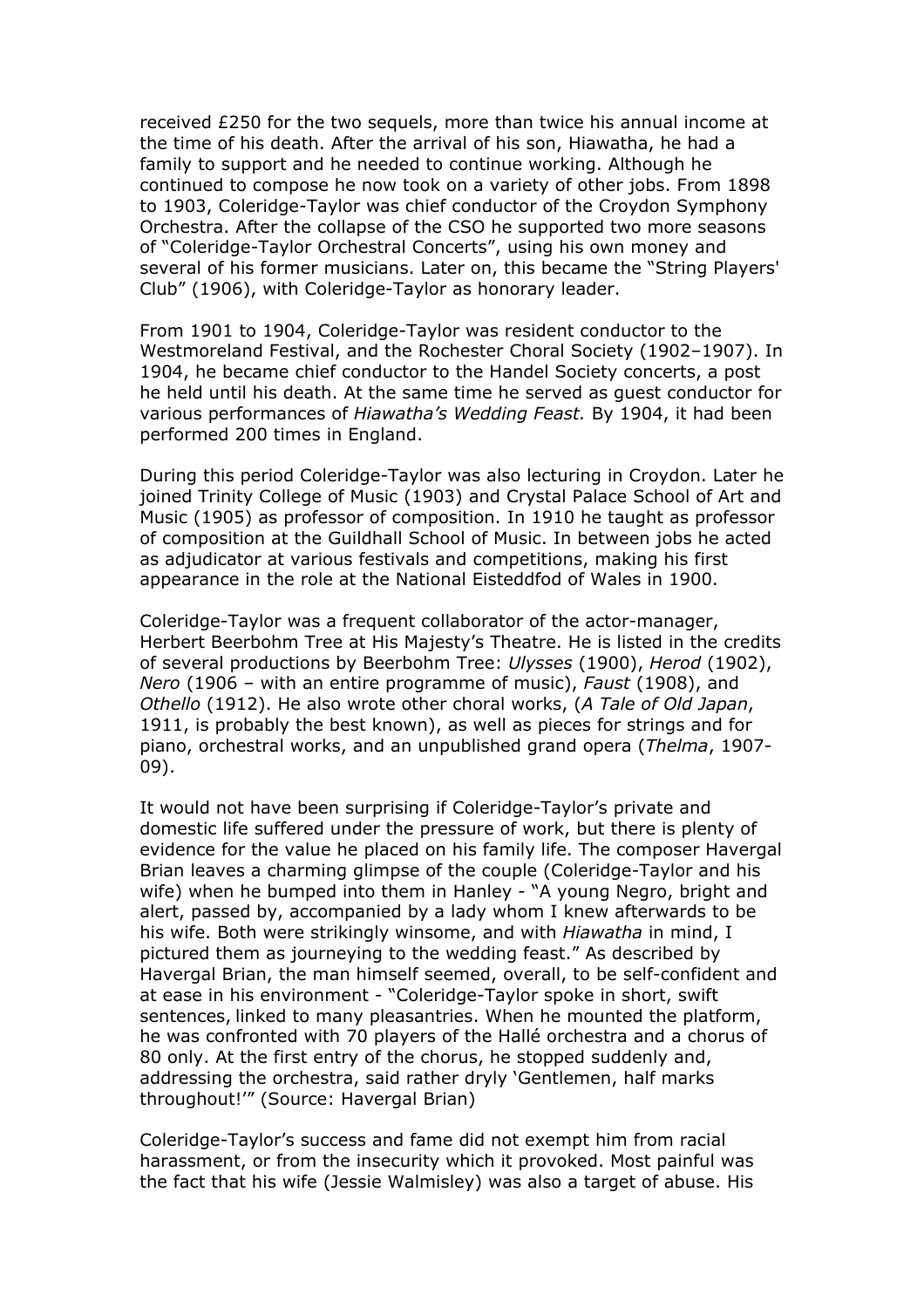daughter records his response to groups of local youths who would often make comments about the colour of his skin: "When he saw them approaching along the street he held my hand more tightly, gripping it until it almost hurt."

It takes no great imagination to see in *Hiawatha's Wedding* a substitute for African American experience. Works like *Twenty-Four Negro Melodies*  reveal the influence of the African American poet, Dunbar. On the other hand, it seems that Coleridge-Taylor's understanding of race and racial conflict in the USA was gleaned from conversations with his friends and from the works of such writers as Booker T. Washington and W.E.B. DuBois. In a revealing quotation in the preface to *Twenty-Four Negro Melodies* he writes: "What Brahms has done for the Hungarian folk music, Dvorak for the Bohemian, and Grieg for the Norwegian, I have tried to do for these Negro melodies." In other words, Coleridge-Taylor is an English composer responding to the same European influences as contemporaries like Ralph Vaughan Williams and, slightly later on, Percy Grainger.

Typically, perhaps, Coleridge-Taylor's view of his racial and African heritage seems to have been filtered through the African-American experience, and he seems to have had little or no contact or interest in Britain's relationships in the African continent or the Caribbean. He attended the first Pan-African conference in London in 1900, but it is worth pointing out that Pan-Africanism in those times was an ideological platform for the largely American diaspora, whose essential concerns were to do with material and social progress in New York or Washington. A different, more militant Pan-Africanism developed out of the activities of Africans like the Ghanaian leader Kwame Nkrumah and the Kenyan Jomo Kenyatta. In general the politics of the movement had been deeply influenced during the 1920s by the teachings of Marcus Garvey (the inspiration behind the birth of Rastafarianism), and a separatist who saw black rights as fundamentally wrapped up in the ownership of territory. After Garvey, Pan-Africanism had very different implications. Coleridge-Taylor's pride and interest in his African background certainly does him credit, but in terms of his work, in comparison with, for instance, his contemporary, the African-American composer Scott Joplin, it remains rhetorical, a mild colouring.

Coleridge-Taylor's visits to the USA were highpoints in his short career. Invited by the Coleridge-Taylor Choral Society of Washington, DC (founded in 1901 by black choral singers), Coleridge-Taylor made three tours of the USA: in 1904, 1906 and 1910. He had long been a beacon for African-Americans visiting London, including the baritone Harry Burleigh and violinist Clarence Cameron White. Burleigh was reputed to be the man who introduced Dvorak to Negro spirituals, and he became one of Coleridge-Taylor's staunchest supporters in the USA. Mrs Mamie Hilyer turned up in 1900. She was a member of the Treble Clef Club, a Washington women's vocal club. In 1901 a Samuel Coleridge-Taylor Society for black singers was formed in Washington D.C. The African-American embrace must have been truly exciting for Coleridge-Taylor. On the one hand, the African-Americans saw a successful black British composer enjoying the status and dignity they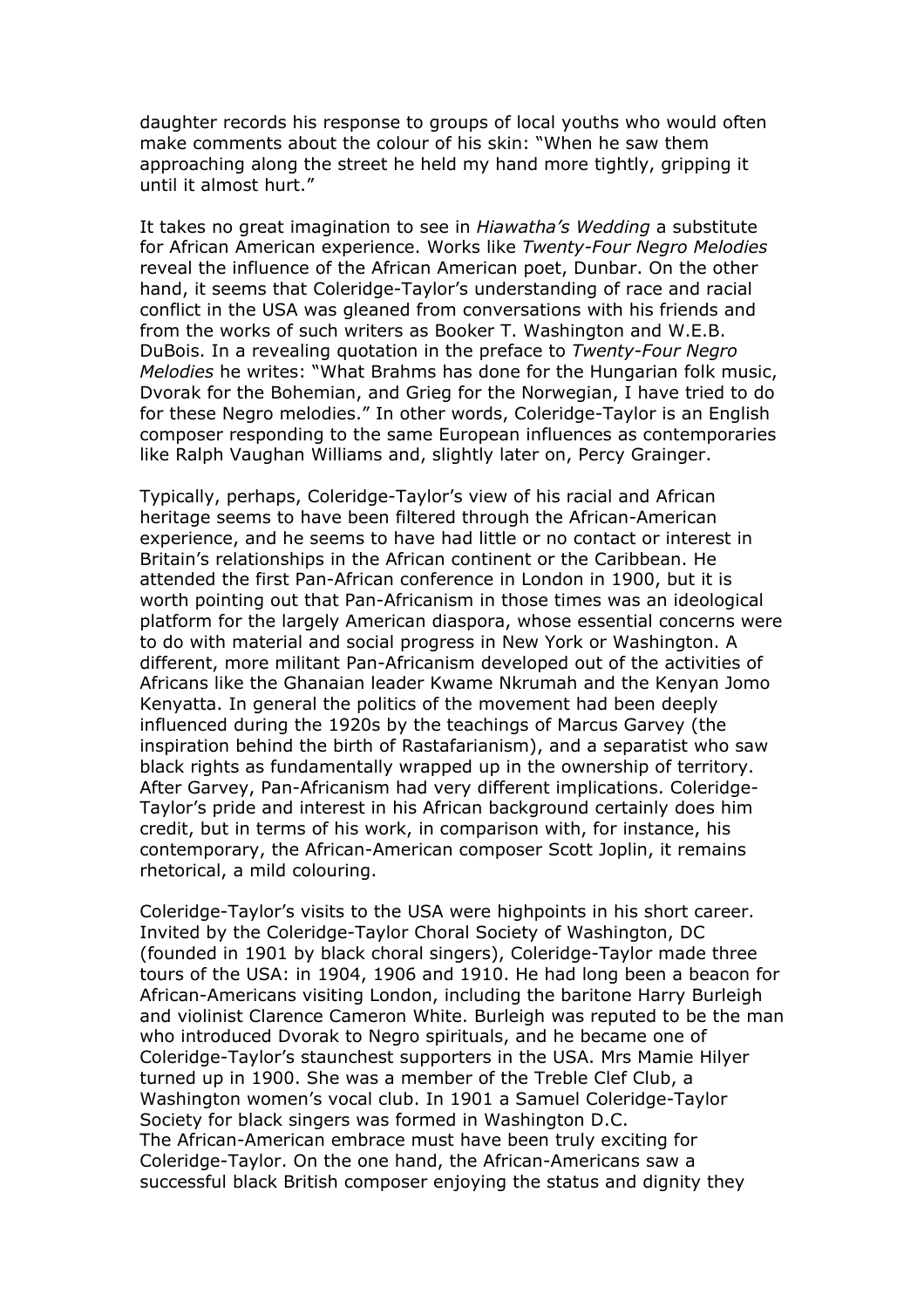were trying to organise around their own choral music. On the other side of the coin, Coleridge-Taylor must have seen a large group of music lovers to whom he could be a focus rather than an exotic outsider. Nevertheless, he turned down the first invitation in 1901, and it was not until 1904, in the wake of the *Atonement*'s poor showing at the Three Choirs Festival, that he made his first trip to Washington. The US Marines Band was engaged and the concert took place in Washington in front of an audience of 2700, two thirds of them black. *Twenty-Four Negro Melodies* and *Five Choral Ballads From Texts by Longfellow* were published in the aftermath of that first tour, and subsequent tours also seemed to offer Coleridge-Taylor a new spurt of creativity.

Two further tours of the USA reinforced the composer's reputation there. Amazingly, during the 1910 tour Coleridge-Taylor was permitted to conduct exclusive white orchestras as well as African-Americans. Meanwhile he continued to write pieces in the traditional mode of English Light Music; for example, the *Petite Suite de Concert,* which contained the popular *Demande et Response,* for a long time a staple feature of the piano student's repertoire. He was said to have preferred *A Tale of Old Japan* (1911) to *Hiawatha's Wedding Feast,* and in his final year he undertook his last commission, his *Violin Concerto*, whose first version, on its way to the US première, apparently went down with the *Titanic*. Ironically, the central movement was based on a spiritual entitled *Keep Me from Sinking Down*.

On the 28 August, Coleridge-Taylor collapsed at West Croydon station while waiting for a train. He died a few days later of acute pneumonia at his home, Aldwick, St Leonard's Road, Croydon, on 1 September 1912, at the age of 37. Overwork seems to have a contributing factor. At the time he was improving his German, in anticipation of visiting that country.

Coleridge-Taylor was buried in Bandon Hill Cemetery, and his funeral became a major public event. A memorial concert produced £1440 for the family: a tidy sum given that Coleridge-Taylor's income in the year of his death has been estimated at less than £200. The Guildhall School of Music arranged bursaries for both of his children, and they went on to become professional musicians themselves. The widow received a Civil List pension of £100 in recognition of Coleridge-Taylor's work. Not all that shabby; but, in the event, the music world was shocked by the fact that Coleridge-Taylor and his family were not to receive any royalties from the fabulously commercial *Hiawatha's Wedding*, and the scandal was part of the impetus behind the formation of the Performing Rights Society with the intention of lobbying for legislation on rights and royalties.

*Hiawatha's Wedding Feast* continued to be a hugely popular piece, throughout the 1920s and 30s, with colourful performances at the Royal Albert Hall. The viola-player Leo Birnbaum remembers playing *Hiawatha* many times there, amid a crowd of colourfully costumed singers. After the Second World War Coleridge-Taylor's music disappeared from sight, more or less suddenly. It is fashionable to blame racism, and a look at the judgements in some of his obituaries seems to bear out this view. On the other hand, performances of this kind were unlikely to survive the decline